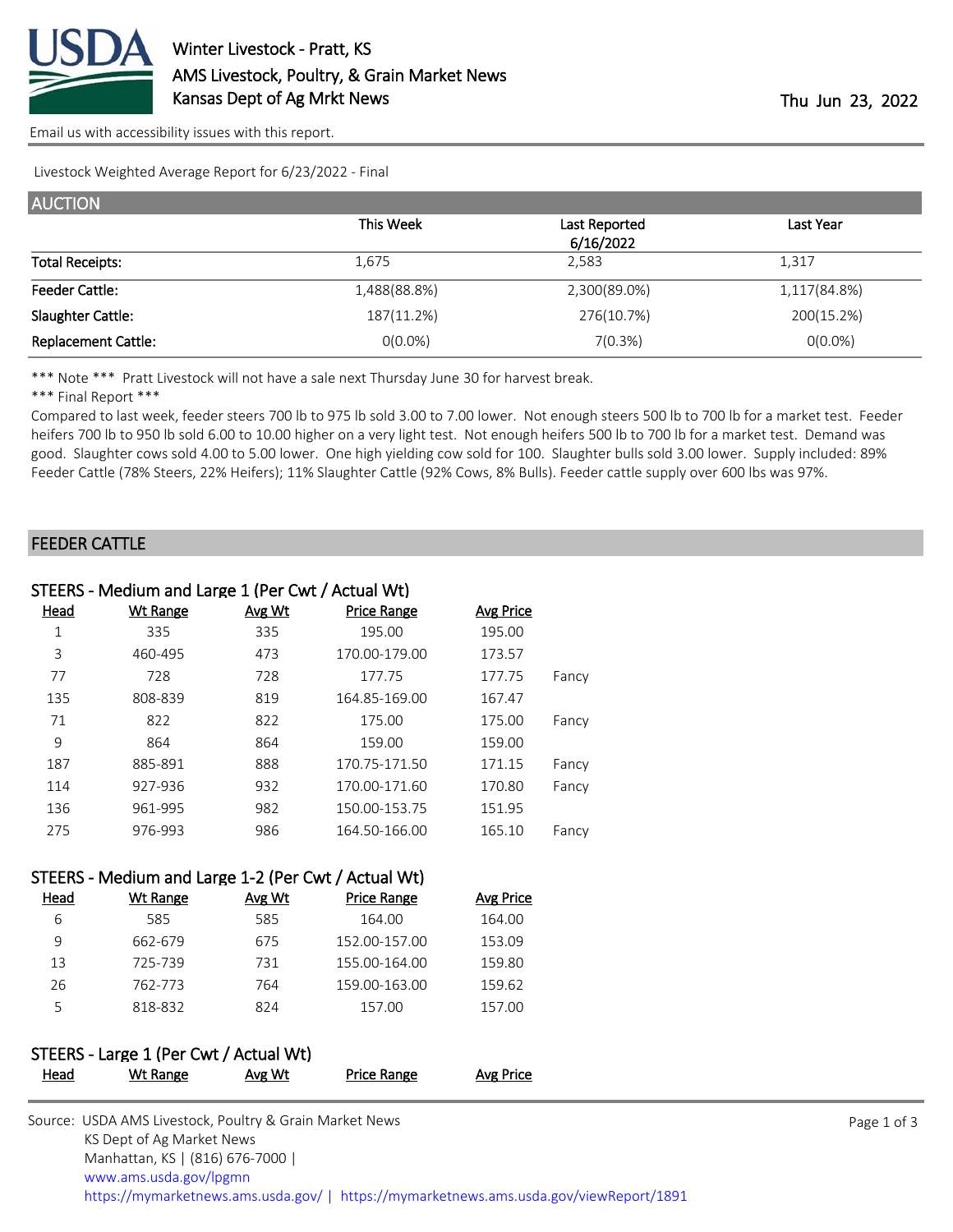

# Winter Livestock - Pratt, KS AMS Livestock, Poultry, & Grain Market News Kansas Dept of Ag Mrkt News Thu Jun 23, 2022

[Email us with accessibility issues with this report.](mailto:mars@ams.usda.gov?subject=508%20issue)

| 1000      | 1000 | 140.00        | 140.00 |  |
|-----------|------|---------------|--------|--|
| 1052-1068 | 1055 | 138.00-147.75 | 146.01 |  |
| 1192      | 1192 | 129 OO        | 129.00 |  |

### HEIFERS - Medium and Large 1 (Per Cwt / Actual Wt)

| Head | <b>Wt Range</b> | Avg Wt | <b>Price Range</b> | <b>Avg Price</b> |       |
|------|-----------------|--------|--------------------|------------------|-------|
| 1    | 340             | 340    | 157.00             | 157.00           |       |
| 5    | 405-433         | 424    | 158.00-165.00      | 160.02           |       |
| 11   | 585-587         | 587    | 156.00-159.00      | 158.46           |       |
| 15   | 600-642         | 633    | 141.00-147.50      | 143.10           |       |
| 2    | 680             | 680    | 143.00             | 143.00           |       |
| 1    | 710             | 710    | 142.00             | 142.00           |       |
| 60   | 734             | 734    | 157.00             | 157.00           | Fancy |
| 50   | 822             | 822    | 153.75             | 153.75           | Fancy |
| 80   | 852-863         | 854    | 146.00-150.00      | 146.48           |       |
| 74   | 913-943         | 916    | 143.00-144.50      | 144.33           |       |

## HEIFERS - Medium and Large 1-2 (Per Cwt / Actual Wt)

| Head | Wt Range | Avg Wt | <b>Price Range</b> | Avg Price |
|------|----------|--------|--------------------|-----------|
|      | 552      | 552    | 141.00             | 141.00    |
|      | 717      | 717    | 126.00             | 126.00    |
| 4    | 818      | 818    | 138.00             | 138.00    |
| 5    | 973      | 973    | 117.00             | 117.00    |
|      |          |        |                    |           |

#### SLAUGHTER CATTLE

# COWS - Breaker 75-80% (Per Cwt / Actual Wt) Head Wt Range Avg Wt Price Range Avg Price Dressing 72 1050-1750 1246 80.50-89.50 86.79 Average 78 1232-1580 1345 90.00-100.00 92.57 High COWS - Boner 80-85% (Per Cwt / Actual Wt) Head Wt Range Avg Wt Price Range Avg Price Dressing 7 1050-1135 1062 77.50-78.00 77.58 Average COWS - Lean 85-90% (Per Cwt / Actual Wt) Head Wt Range Avg Wt Price Range Avg Price Dressing 5 1100-1180 1136 69.50-72.00 70.31 Average BULLS - 1-2 (Per Cwt / Actual Wt)

| <u>Head</u> | Wt Range  | Avg Wt | Price Range   | Avg Price | Dressing |
|-------------|-----------|--------|---------------|-----------|----------|
|             | 1310-2210 | 1672   | 102.00-109.50 | 107.92    | Average  |
|             | 1925-2485 | 2176   | 115.00-116.50 | 116.02    | High     |